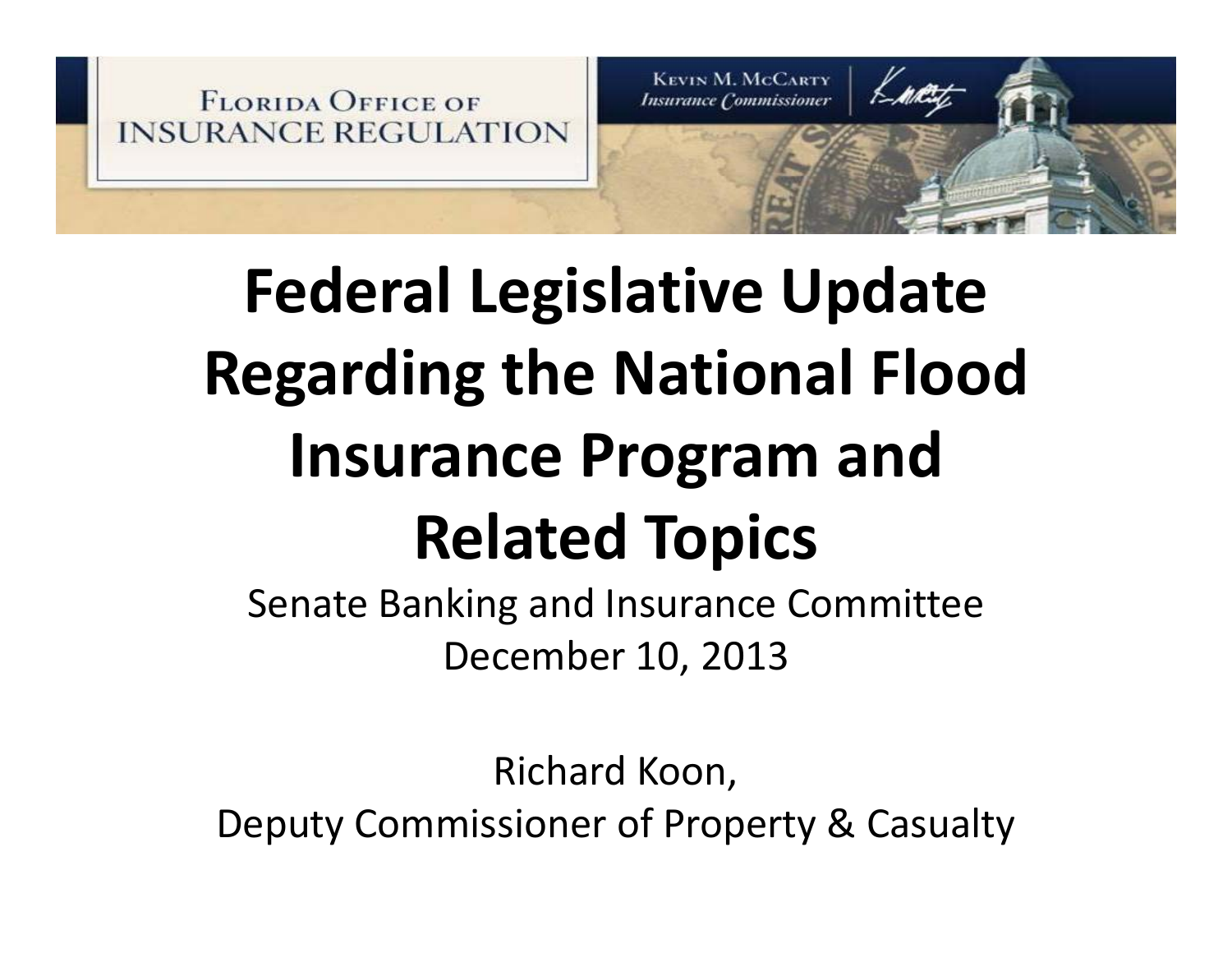#### **Federal Legislative Update**

- Over a dozen bills have been introduced in the House and Senate specifically addressing Biggert‐ Waters (BW‐12) implementation and rate increases.
- The majority of bills have not seen any action.
- On November 19, 2013, the Housing and Insurance Subcommittee of the House Committee on Financial Services held a hearing on the implementation of BW‐12.

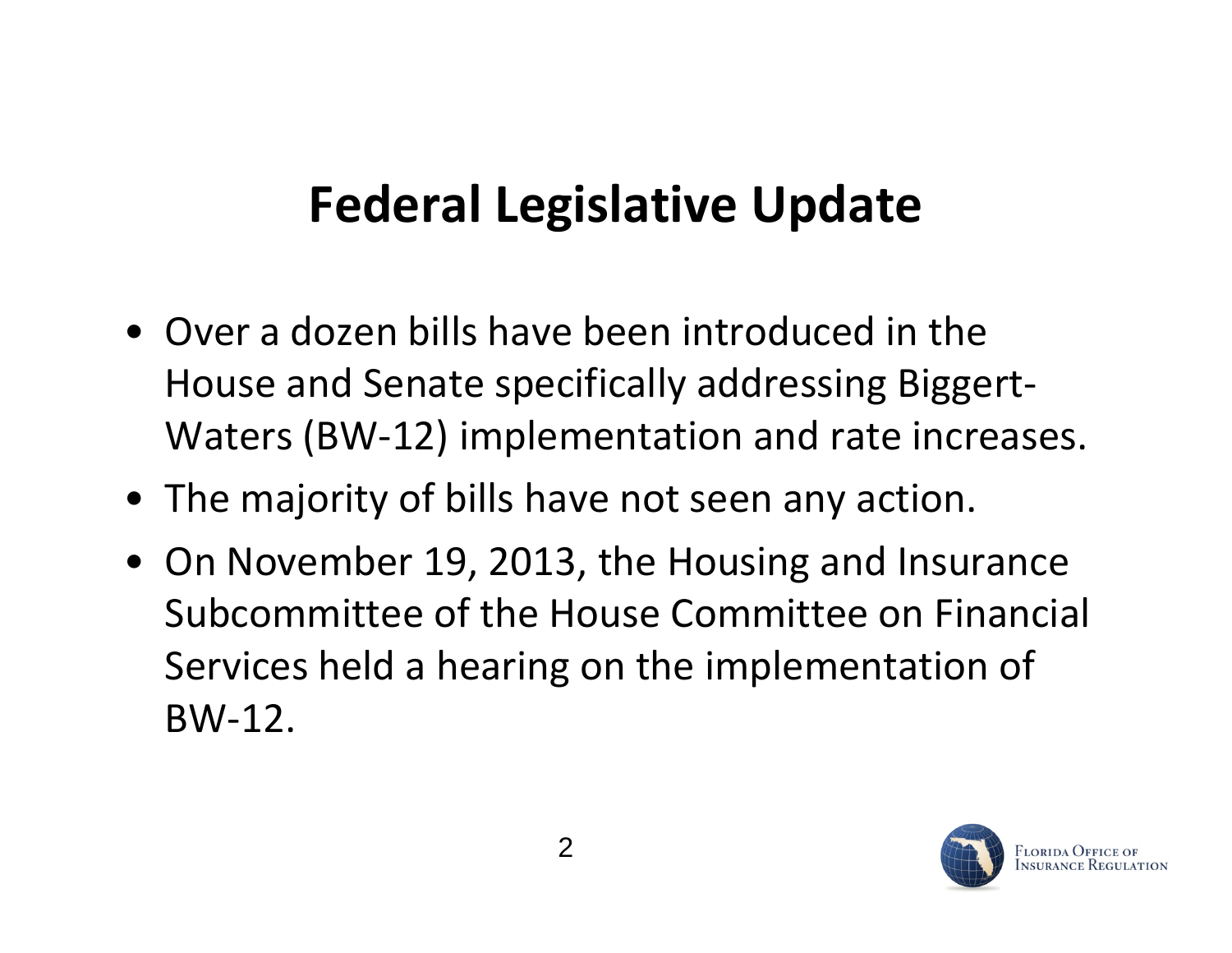# **Selected Bills With Provisions to Delay BW‐12 Rate Increases**

- Department of Homeland Security Appropriations Act 2014 (H.R. 2217)
	- ‐ Prohibits appropriations for carrying out Section 100207 of BW‐12. Delays implementation of 100207 for one year.
- Homeowners Flood Insurance Relief Act of 2013 (H.R. 3312)
	- Requires BW-12 rate increases be phased in over 10 years at 10% annually. Premiums collected in excess of this rating shall be refunded.

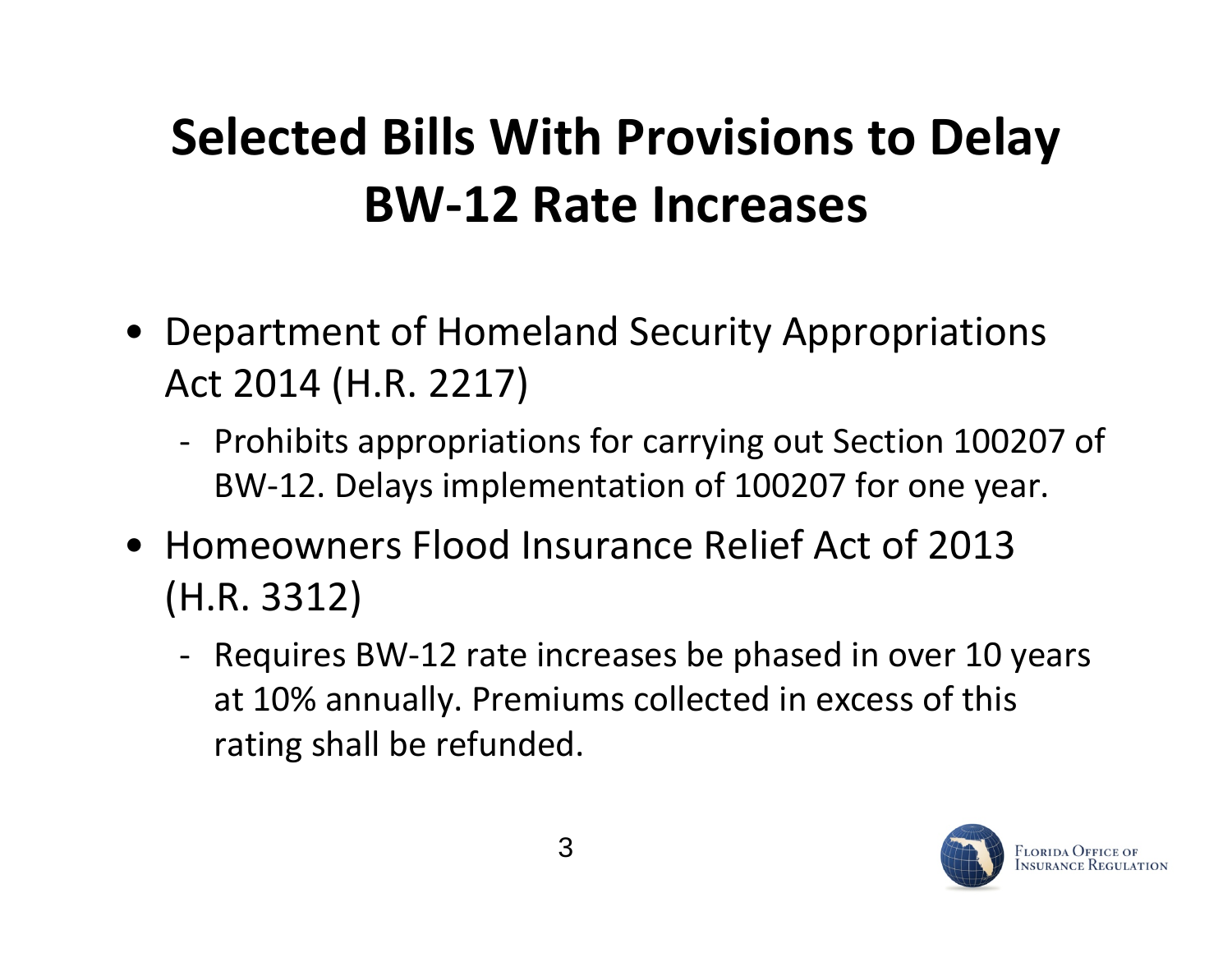# **Selected Bills With Provisions to Delay BW‐12 Rate Increases (cont.)**

- H.R. 3380
	- ‐ Prohibits rate increases (in effect as of September 30, 2013) until FEMA updates all flood maps pursuant to Section 100216 of BW‐12.
- Keeping Flood Insurance Affordable Act of 2013 (H.R. 3511)
	- ‐ Prohibits rate increases for certain non‐primary residences and certain business properties until FEMA addresses flood mapping and affordability concerns.

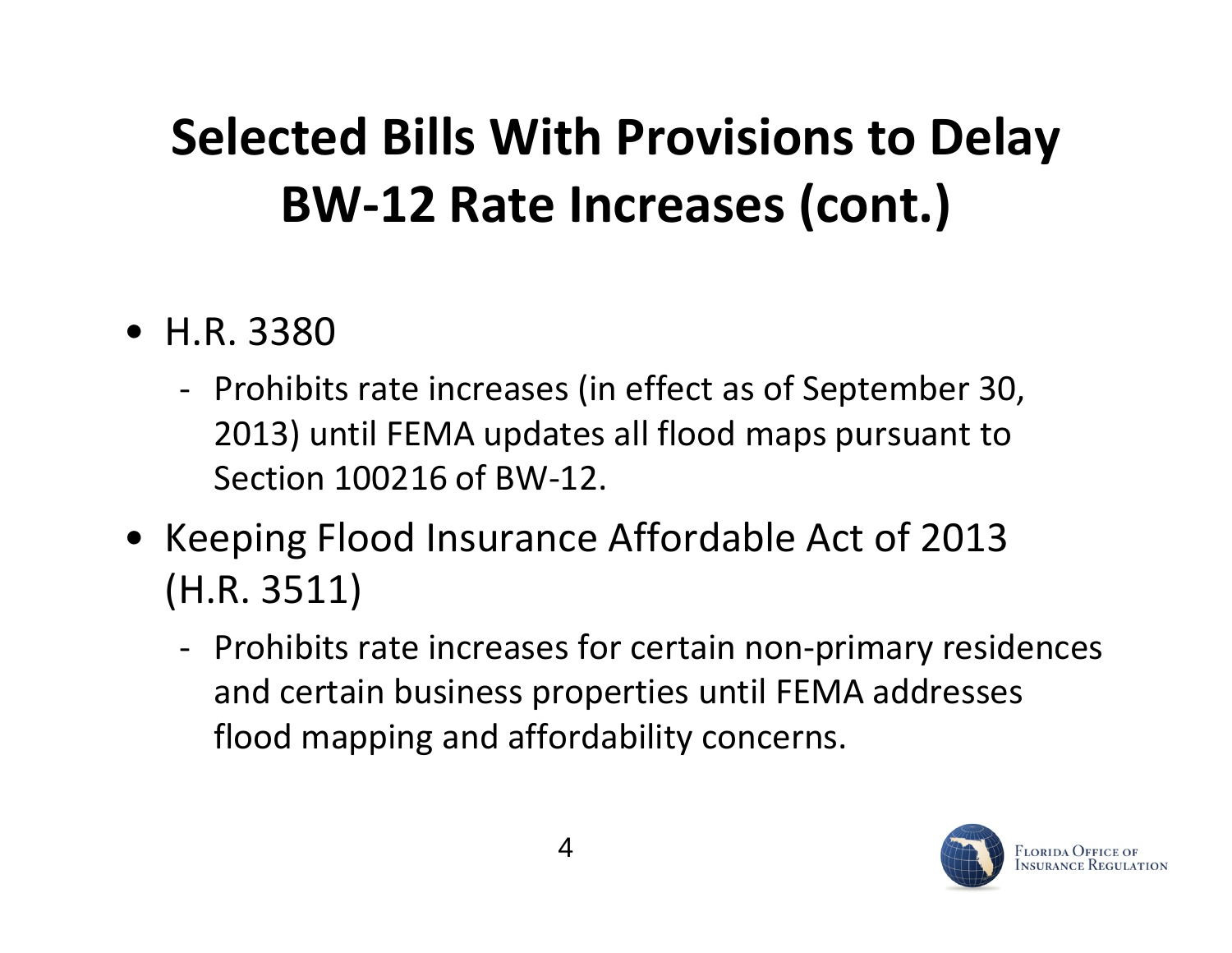# **Selected Bills With Provisions to Delay BW‐12 Rate Increases (cont.)**

- Homeowner Flood Insurance Affordability Act of 2013 (H.R. 3370) and (S. 1610)
	- ‐ Prohibits rate increases for certain properties pursuant to provisions of Sections 100205 and 100207 of BW‐12, while restoring pre-FIRM subsidies for applicable properties.

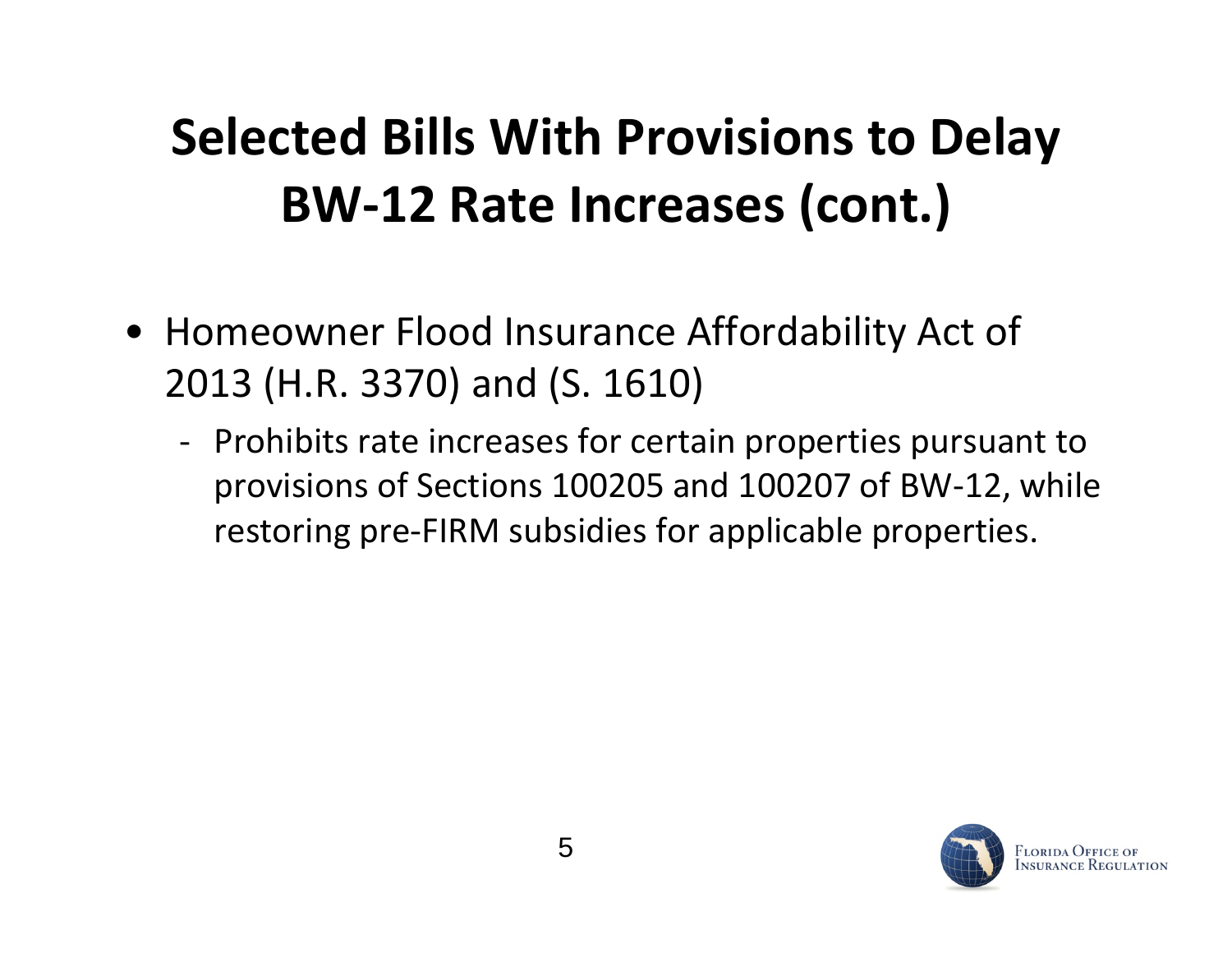# **Flood Insurance Related Topics**

- Informational Memorandum OIR‐13‐03M
	- ‐ Florida Office of Insurance Regulation issued the memorandum on October 28, 2013 to property insurers.
- Homeowners Choice Property & Casualty Insurance Company, Inc.
	- ‐ Admitted property insurer approved to offer flood insurance coverage in Florida.
- Underwriters at Lloyds
	- Flood program currently being offered in Florida.

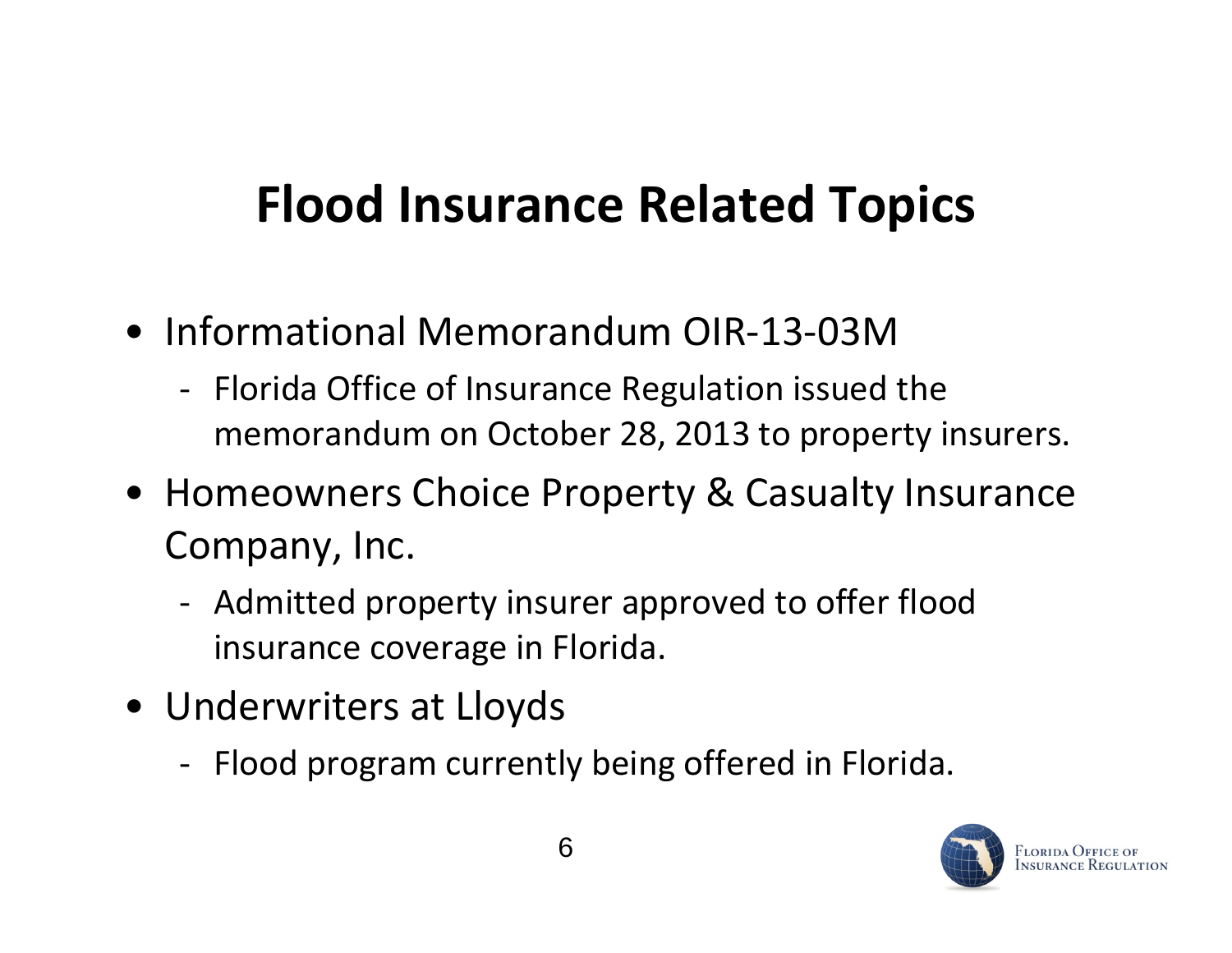### **Informational Memorandum OIR‐13‐03M**

- Issued to property insurers exploring the feasibility of writing primary flood insurance coverage in Florida.
- Provides suggestions for insurers considering entering the flood insurance business and serves as a means to facilitate the filing process.
- Reflects the Office's initial review of Federal and State legal requirements that may apply to the issuance of private flood coverage.

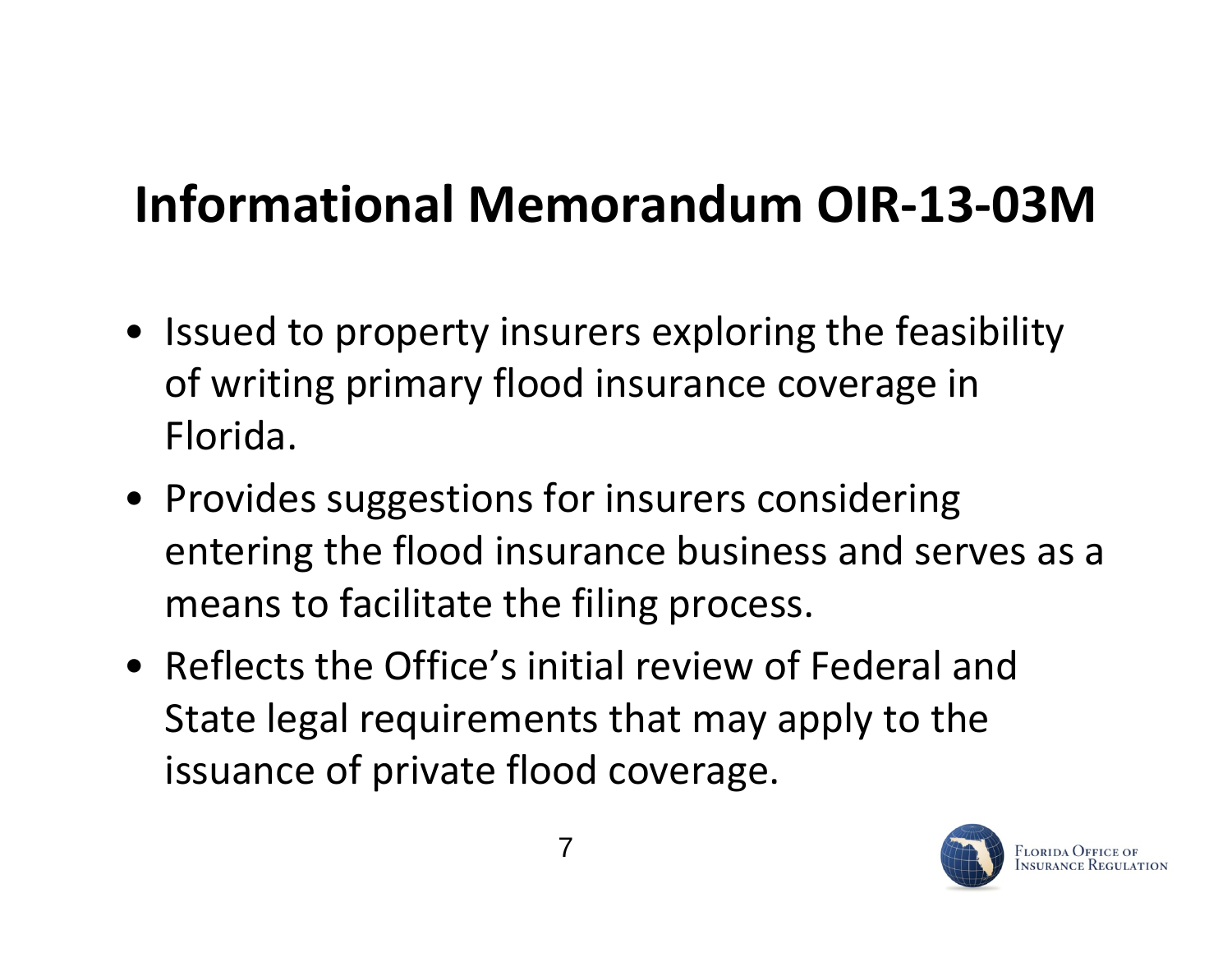# **Informational Memorandum OIR‐13‐03M(cont.)**

- Recognition of financial capacity.
- $\bullet$  Options for developing rates for primary flood coverage.
- Options for developing forms for primary flood coverage.

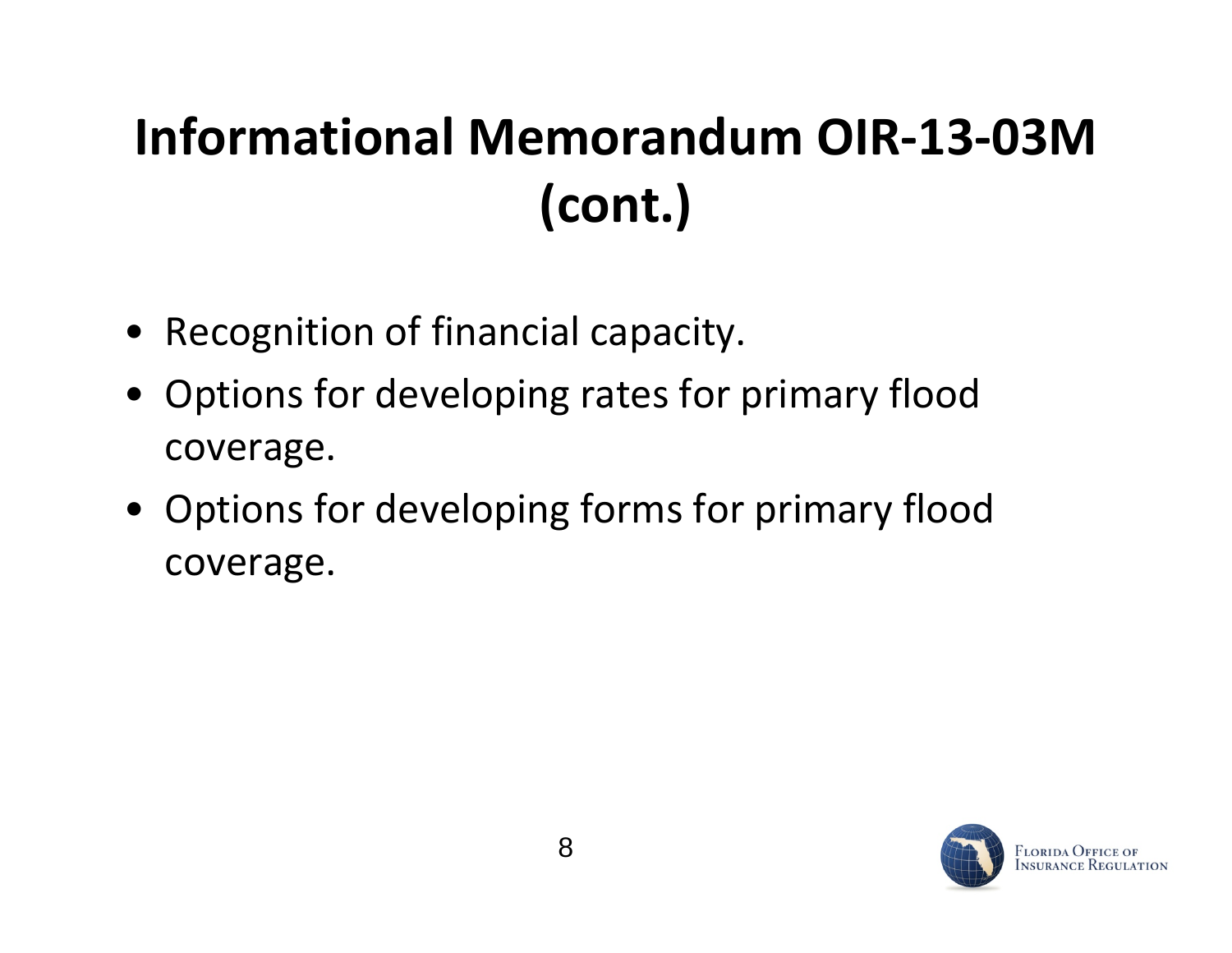# **Homeowners Choice Property & Casualty Insurance Company**

- Homeowners Choice has filings approved to begin offering flood insurance coverage as an endorsement to its homeowners insurance policy. The effective date of the program is January 1, 2014.
- $\bullet~$  Rates are based on the National Flood Insurance Program (NFIP) rates in effect prior to October 1, 2013.
- Forms are based on NFIP policy with revisions to incorporate requirements in Florida law.

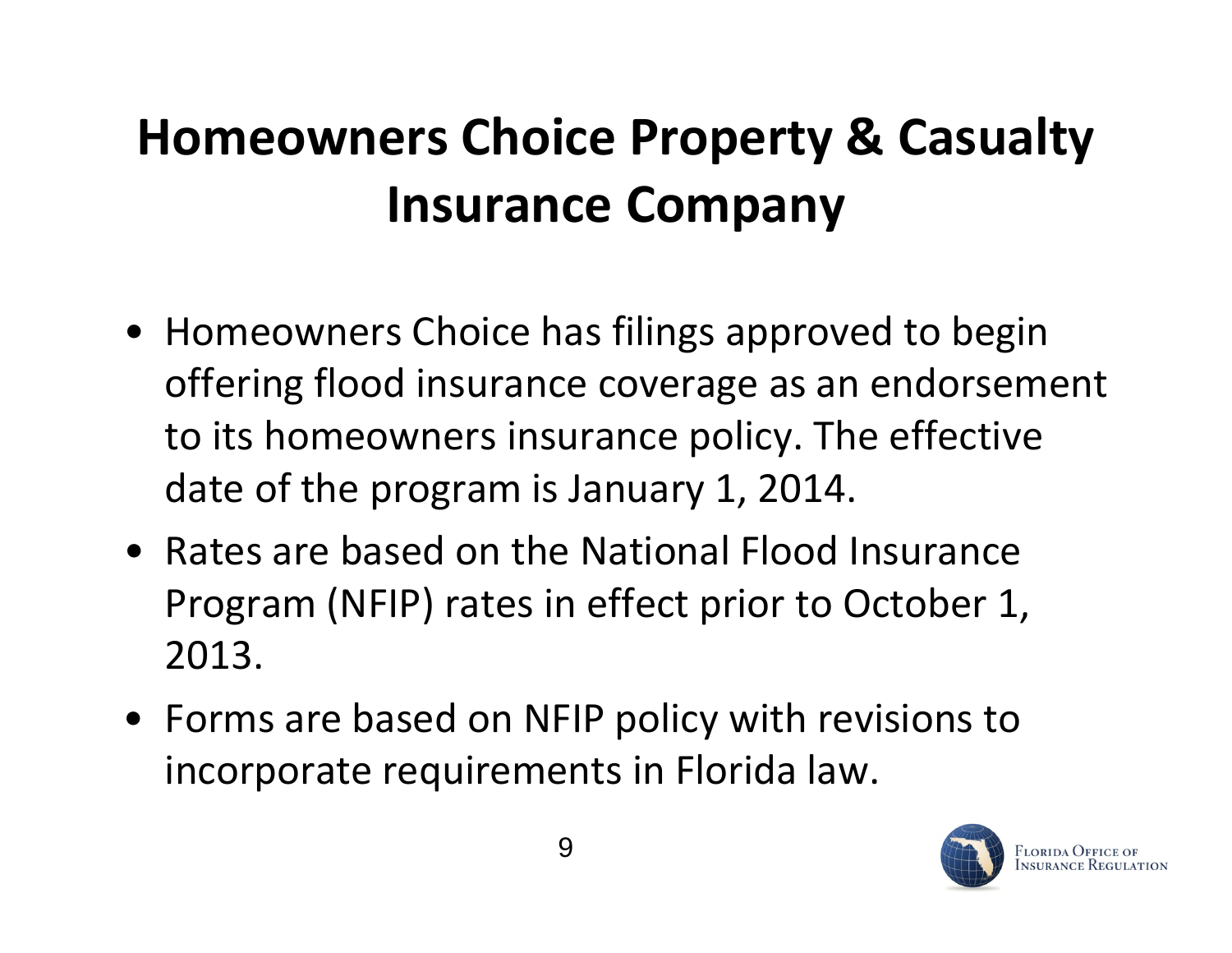#### **Underwriters at Lloyd's, London**

- Insurer began writing flood insurance policies in November 2013.
- Coverage is identical to the NFIP policy.
- Simplified rate structure with rates 20‐25% less than NFIP rate.